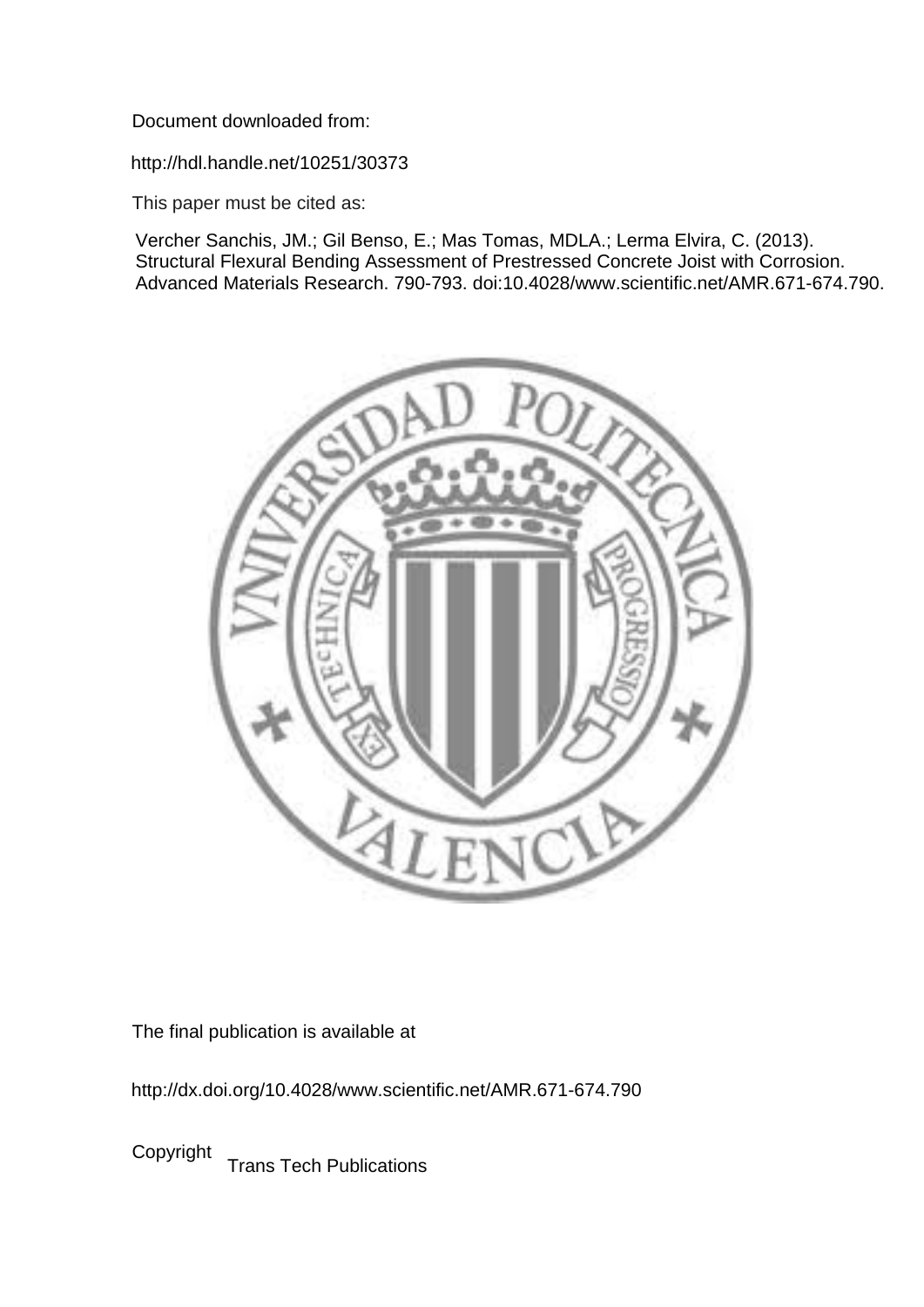# **Structural Bending Assessment of Prestressed Concrete Joists with Corrosion**

Jose Vercher<sup>1, a</sup>, Enrique Gil<sup>1,b</sup>, Angeles Mas<sup>1,c</sup> and Carlos Lerma<sup>1,d</sup> <sup>1</sup>Polytechnic University of Valencia, Camino de Vera s/n, 46022 Valencia (Spain)  $^{\circ}$ jvercher@csa.upv.es,  $^{\circ}$ egil@mes.upv.es,  $^{\circ}$ amas@csa.upv.es  $^{\circ}$ clerma@csa.upv.es

**Keywords:** Reliability, Corroded R/C Joist, Prestressed Joist, Load Test, Simulation until collapse.

Abstract. The number of situations where it is necessary to intervene in existing structures is increasing. In Spain, rehabilitation and maintenance of buildings accounts for 30% of the activity of the construction sector and it is growing. This paper evaluates the residual safety of T prestressed joists with severe corrosion at the lower reinforcement. The reliability is assessed with the application of the ACI-318 load test. It is demonstrated that there is sufficient safety in cases of corroded prestressed joists. At any rate, it's recommended to make a light repair under the damaged joists.

### **Introduction**

The one-way concrete slabs, both prestressed and reinforced, are the most used in residential buildings in Spain. The slabs are the structural components that suffer more pathology. There have been some statistical studies on the causes of deterioration of structures. Nationally highlights the broad study by the Spanish Group of Concrete [1]. This study reveals that the structure type most affected by the deterioration is the R/C one-way slabs, representing 68.0% of cases with pathology.

The aluminous cement was widely used in Spain during the massive construction from 1950 to 1970, especially for manufacturing prefabricated prestressed joists. The possibility of obtain a concrete with high resistance acquired early was an advantage. But, over time, this cement suffers conversion and concrete becomes more porous, whereby the reinforcement is more attackable.

The corrosion of the lower reinforcement is the most common pathology in slabs. The aim of this study is to evaluate the residual safety of a prestressed T-joist, when severe corrosion appears. In this paper a spacing between joists axes is evaluated. The set is formed by a prestressed joist and the concrete poured in situ, which completes the joist and the compression layer.

There are no studies evaluating the slab within the whole building. Generally simple elements are tested in bending, beams or joists. This is the case of Barbosa and Ribeiro [2], Fanning [3], and Coronelli and Gambarova [4]. Vercher's PhD [5] develops a work in which a complete slab as part of a residential building is evaluated.

#### **Methodology**

Nonlinear simulations of T-joists throughout their load range are performed using MEF. The models are made very accurately, with the real 3D geometry and the reinforcement in its exact position.

The materials nonlinearity is taken into account. Concrete can crack and crush, and the steel can yield. The materials are calibrated through simulations of studies of other professors [2,3,4,6].

We obtain the load-vertical displacement curves at midspan for different models. The study of these curves allow us to evaluate the remaining safety in corroded specimens.

The used tools to assess the reliability are the ratio among the ultimate load and the service load, and the ACI-318 [7] load test.

#### **Studied specimens**

A prestressed T-joist of a one-way slab of 30 cm thickness is evaluated. In Fig. 1 we can see the actual constructive detail. The slab contains prefabricated prestressed joists, filler blocks, compression layer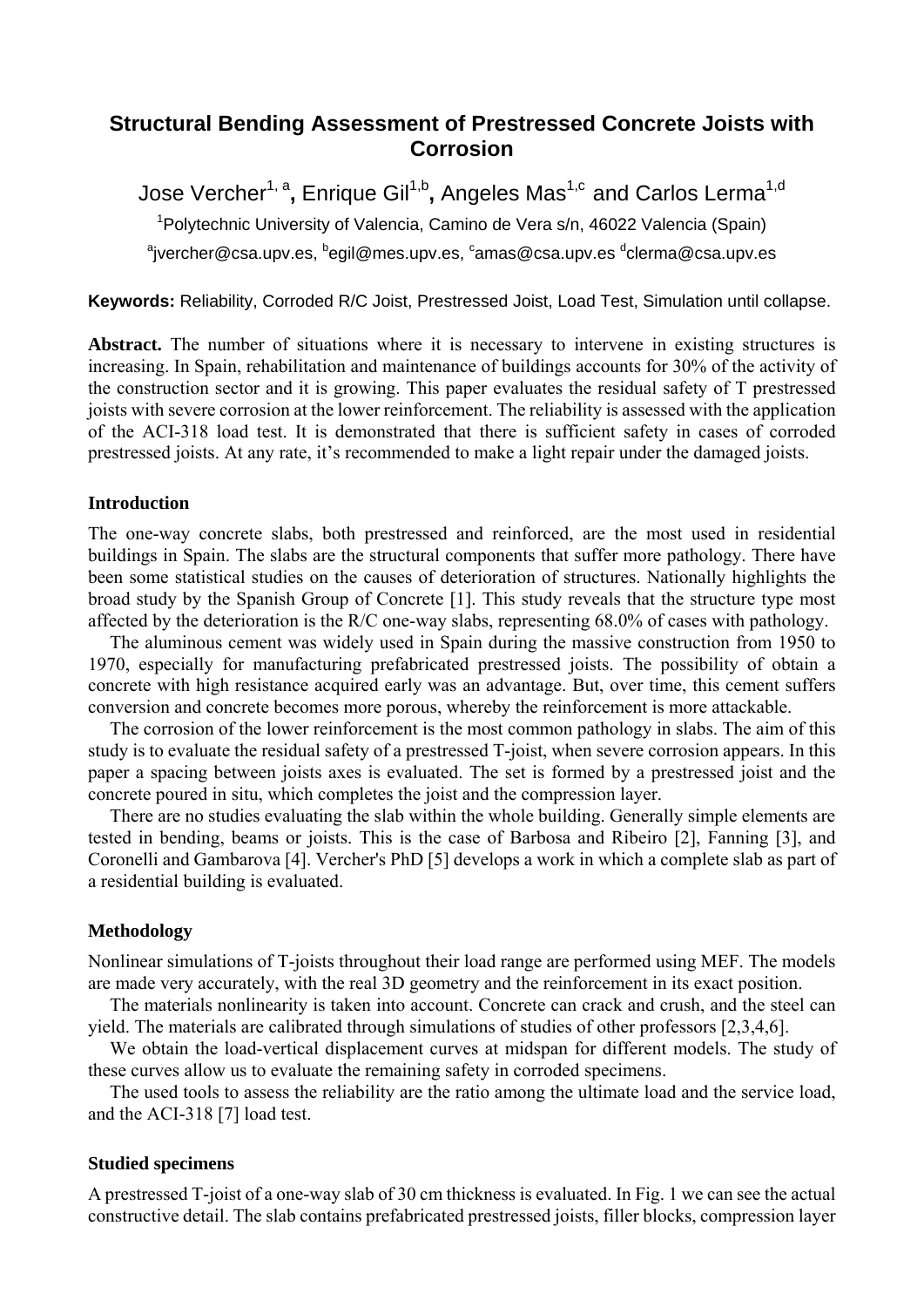and flooring. The simulated model can be seen on the right side of Fig. 1. The mesh of the specimen is formed by 3D elements with a 3 cm edge.



Fig. 1. Real and simulated T-joist

The simulated joist is part of a slab with a span of 4.92 m between column axes, with flat beams of 60 cm wide. Therefore the nerve length is 4.32 m. The model is symmetric, so that we simulate half. A solid region has been modeled on the nerve end to simulate half flat beam (30cm).

The compression layer is centered on the joist and it has 69 cm wide because this is the spacing between joists. Its thickness is 5 cm.

The precast joist is built with high strength concrete (HP-40). The filler blocks are not simulated because they are not resistant elements. The poured concrete has usual features (HA-30).

The chosen prestressed joist is the T 12.3 of the Spanish company Prevalesa SL [8]. It has four prestressed wires on three different levels. These wires are made of high performance steel (Y-1860-C). In most cases corrosion only appears on the lower level, which is formed by 2Ø5. The second and third level consists of 1Ø5. Each of these bars is simulated as two half area bars.

Furthermore, when the T-joist is part of a slab, it has negative reinforcement (2Ø10) and reinforcement mesh in the compression layer (# 1Ø5 C/20), formed by steel B-500-SD.

Table 1 shows the properties of the materials used in this investigation.  $\beta_t$  and  $\beta_c$  represent the values of the shear transfer coefficients in open and closed crack respectively. Conservative values that enable convergence and shear failure have been used.

| Material |            | ρ<br>[kN/m <sup>3</sup> ] | $f_{\rm cm}$<br>[MPa]    | Е<br>[GPa] | $f_{tm}$<br>[MPa]        | Poisson<br>Coefficient | $\beta_t$                | $\beta_c$                | $\mathbf{I}_{\mathbf{V}}$<br>[MPa] |
|----------|------------|---------------------------|--------------------------|------------|--------------------------|------------------------|--------------------------|--------------------------|------------------------------------|
| Concrete | $HA-30$    | 25                        | 38                       | 28.6       | 3.39                     | 0.20                   | 0.15                     | 0.6                      | $\qquad \qquad \blacksquare$       |
|          | $HP-40$    | 25                        | 48                       | 30.9       | 3.96                     | 0.20                   | 0.15                     | 0.6                      | $\overline{\phantom{a}}$           |
| Steel    | $B-500-SD$ | 78.5                      | $\blacksquare$           | 200        | $\overline{\phantom{a}}$ | 0.30                   | $\overline{\phantom{a}}$ | $\overline{\phantom{a}}$ | 500                                |
|          | $Y-1860-C$ | 78.5                      | $\overline{\phantom{a}}$ | 200        | $\blacksquare$           | 0.30                   | -                        | $\overline{\phantom{a}}$ | 1581                               |

#### Table 1. Material properties

The simulation of the process of loads and order of appearance of structural and building elements is very important, to get the results as realistic as possible. Because of this, we have simulated a series of load steps, which are as follows:

- The prestressed joists are built in the factory. In a first load step, only the elements representing the 12 cm joist are active. Equivalent prestressing loads are applied, according to the distributor. Due to the prestressing forces, the joist has an initial negative deflection.
- In a second load step, the poured in situ concrete appears (HA-30).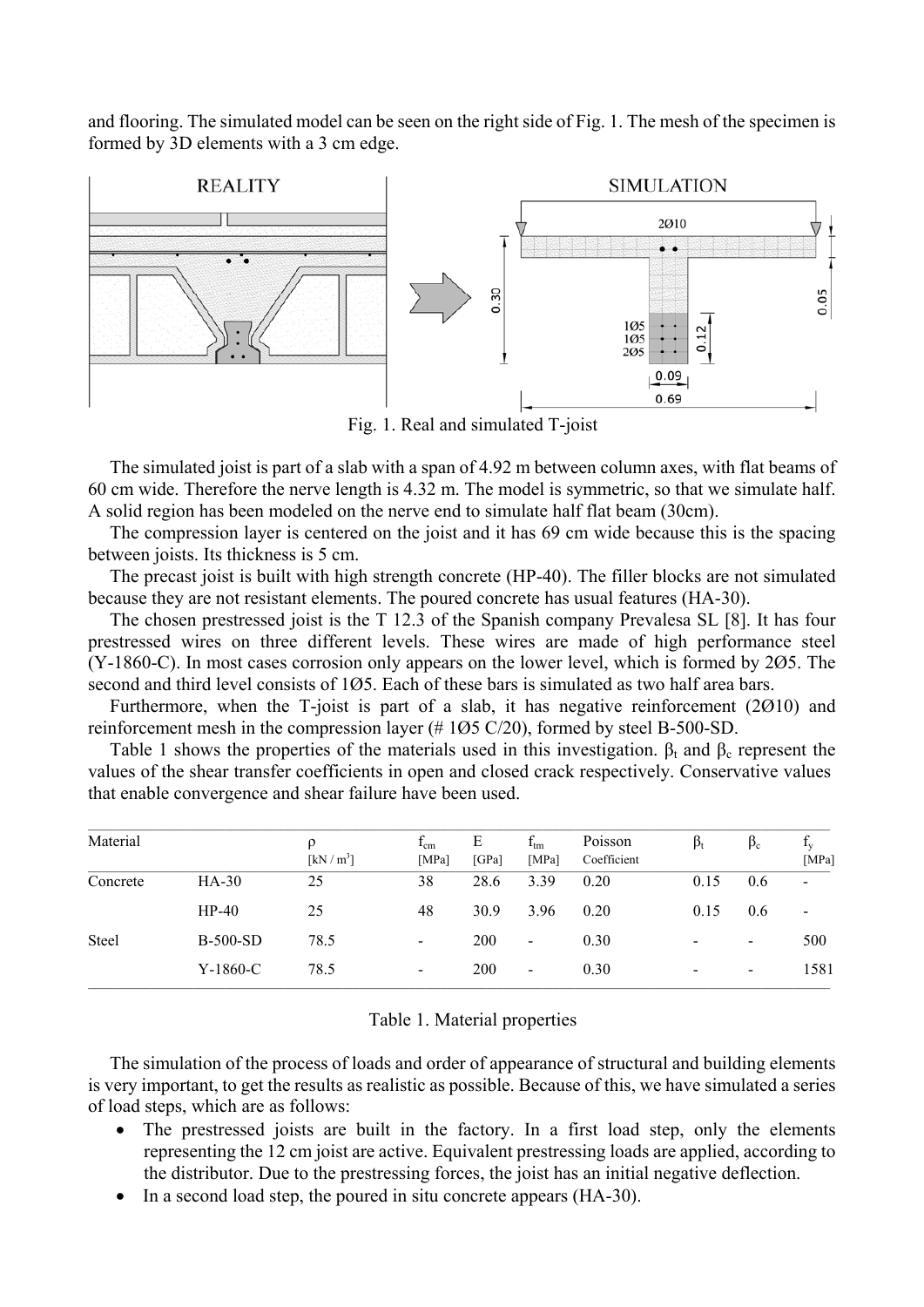- When the geometry is completed, we load the T-joist to service load. The service load is the load to which it is subjected the major part of its life. It consists of the dead loads and the quasi-permanent part of overloading, according to CTE-06 [9]. The housing overload has a characteristic value of 2000 N/m<sup>2</sup> in Spain. The dead load of the slab is 3500 N/m<sup>2</sup>, the flooring weight is 1000 N/m<sup>2</sup>, the weight of the partition walls is 1000 N/m<sup>2</sup>, and the quasi-permanent value of the overload is  $600 \text{ N/m}^2$ . Therefore, the service load is  $6100 \text{ N/m}^2$ . It is represented by a horizontal dotted line in Fig. 2.
- In the following load step, the corrosion is simulated.
- Finally, in a last load step, the T-joist is loaded until collapse.

# **Results**

The prestressed joists simulation throughout their load range has been performed. To evaluate the reliability, load-vertical displacement curves at midspan are compared in healthy and corroded models (Fig. 2). Different boundary conditions are simulated to analyze the real behavior of T-joist.

Table 2 explains the simulated specimens and the ultimate load and displacement for each model.

| Specimen          |            |    | Ultimate Load<br>$[N/m^2]$ | Vertical Displacement<br>$\lceil$ cm $\rceil$ |
|-------------------|------------|----|----------------------------|-----------------------------------------------|
| Two-hinged joist  | Uncorroded | A1 | 10454                      | 0.03                                          |
|                   | Corroded   | A2 | 7866                       | 0.05                                          |
| Fixed-ended joist | Uncorroded | B1 | 40406                      | 0.16                                          |
|                   | Corroded   | B2 | 42515                      | 0.22                                          |

Table 2. Results from different simulated specimens

ACI-318 [7] discloses a load test to determine if an existing structure can remain in use. The steps we must follow, that are shown in Fig. 2, are:

- Total load value:  $Q_t = 0.85$  (1.4D + 1.7L), where D is the sum of dead loads (5500 N/m<sup>2</sup>) and L is the sum of the overloads (2000 N/m<sup>2</sup>). In the simulated cases, the total load is 9435 N/m<sup>2</sup>.
- We have to measure the deflection increase produced from the only existence of dead loads until the total load value of 9435  $N/m^2$  in this case.
- This deflection increase is limited to  $l_t^2$  / (20000h), where  $l_t$  is the slab span between column axes, 4.92 m in the studied case, and *h* is the slab thickness, 30 cm. The deflection increase limit is  $4.03$  mm.

## **Conclusions**

A joist with severe corrosion can stand, as observed in real cases of pathology in which do not appear excessive cracking or deflections. Cases of isolated prestressed T-joist with complete corrosion at lower reinforced may continue in use, according to ACI-318, due to an increased deflection lower than 4.03 mm, with the exception of the corroded two-hinged joist.

In the case of the fixed-ended joist, the collapse is not governed by the bending, although a severe corrosion at prestressed lower wires appears. The collapse occurs at similar loads ( $\approx$  41000 N/m<sup>2</sup>) in the healthy and corroded case. The models are able to find the balance for the entire load range of the curves in Fig. 2 due to the upper prestressed healthy wires and the undeformability of the boundary conditions. The collapse occurs of a brittle manner due to mechanisms associated with shear.

Furthermore, in the case of the two-hinged joist, the only way to balance the section when there is severe corrosion at the lower reinforcement is by the remaining healthy wires. These wires still manage to balance a quite high load.